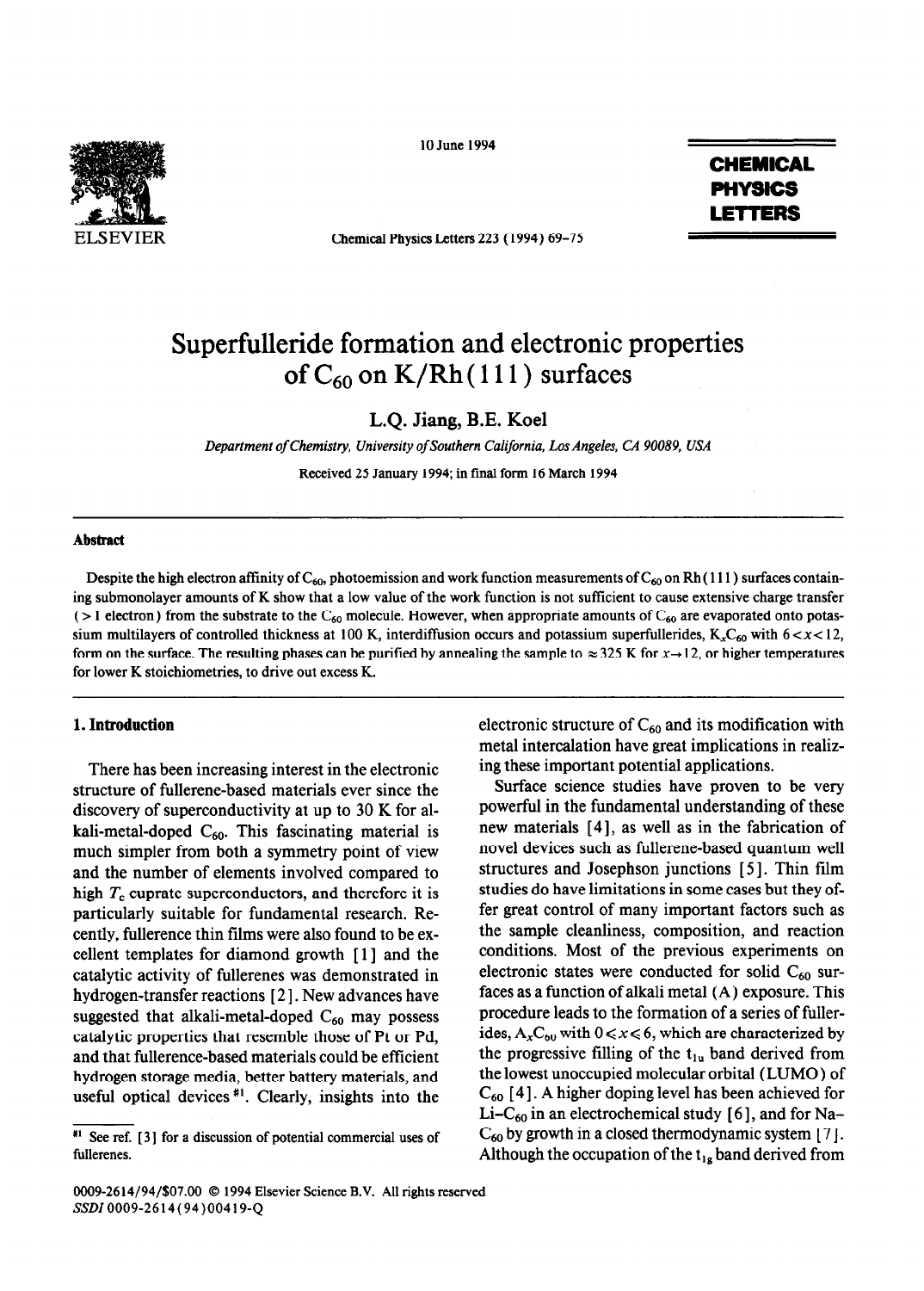the next unoccupied  $(LUMO+1)$  orbital was observed in the alkaline-earth-metal fullerides [8], it is only very recently that partial [9] and nearly complete [10] occupation of the  $t_{1g}$  band were observed for alkali-metal-fullerene system in the 'reverse' deposition studies of  $C_{60}$  on potassium multilayers. The filling of the  $t_{1g}$  band is a signature for the formation of alkali metal 'superfullerides',  $A_x C_{60}$  with  $6 < x < 12$ .

This Letter focuses on the conditions for potassium superfulleride formation and its thermal stability. Temperature-dependent photoemission and work function ( $\phi$ ) measurements of C<sub>60</sub> on K-precovered Rh ( 111) surfaces are presented over a large coverage range of both  $C_{60}$  and K, from submonolayer up to 20 monolayers so that our conclusions should be relevant to bulk synthesis and properties. Taking advantage of the  $\phi$  tuning possible by varying submonolayer coverages of potassium, we also investigated the charge states of adsorbed  $C_{60}$  on metal surfaces over a very large work function range.

#### 2. **Experimental**

The experiments were carried out in an ultra-high vacuum (UHV) chamber that has been described previously [ 10,111. Photoemission measurements were made with 21.2 and 40.8 eV He I and II resonance radiation by using a double-pass cylindrical mirror analyzer. The work function was determined from the difference between the photon energy  $(21.2)$ eV) and the kinetic energy interval between the onset of secondary electron emission and the Fermi level  $(E_F)$  in the He I photoemission spectrum. A - 5 V bias was applied to the sample in order to raise its work-function cutoff above that of the spectrometer. The Rh(111) sample could be cooled to 90 K or resistively heated to 1500 K. After initial sputter-anneal cycles, Rh( 111) was cleaned by annealing at 1000 K in  $1 \times 10^{-7}$  Torr of oxygen followed by repeatedly flashing to 1400-1450 K in UHV. After extensive outgassing, high-purity  $C_{60}$  [12] was sublimed from a Ta boat at 600 K. The  $C_{60}$  coverage was controlled by the deposition time and the deposition rate was calibrated by Auger electron spectroscopy (AES) uptake and annealing experiments [ 111. Potassium was evaporated onto the clean Rh ( 111) substrate from a thoroughly outgassed SAES getter source

and its coverage was determined by AES and temperature programmed desorption (TPD) [13]. The operating pressure was  $\approx 6 \times 10^{-11}$  Torr during data acquisition and was maintained below  $1.5 \times 10^{-10}$  Torr during  $C_{60}$  and K deposition. All depositions of  $C_{60}$ and K were performed at a substrate temperature of  $\approx$  100 K. One monolayer (ML) of C<sub>60</sub> and potassium corresponds to  $1.1 \times 10^{14}$  molecules/cm<sup>2</sup>  $(\theta_{\text{Cso}}=1)$  and  $5.3\times10^{14}$  atoms/cm<sup>2</sup>  $(\theta_{\text{K}}=1)$ , respectively.

#### 3. **Results and discussion**

Fig. 1 a shows valence-band spectra (referenced to  $E_F$ ) of 0.5 ML C<sub>60</sub> on Rh (111) precovered with various amounts of potassium at 100 K. The binding energy of the  $h_u$  band, or the highest occupied molecu-



Fig. 1. (a) He I photoemission spectra for  $0.5$  ML  $C_{60}$  on Rh $(111)$ with various potassium precoverages at 100 K. **Each** spectrum is individually scaled in intensity to emphasize its shape. (b) Work function of the K/Rh(111) substrates as a function of  $C_{60}$  coverage at 100 K.  $\theta_K = (0, 0, (\triangle) 0.1, (\triangle) 1, (\triangle) 2$  and  $(\square) 10$ .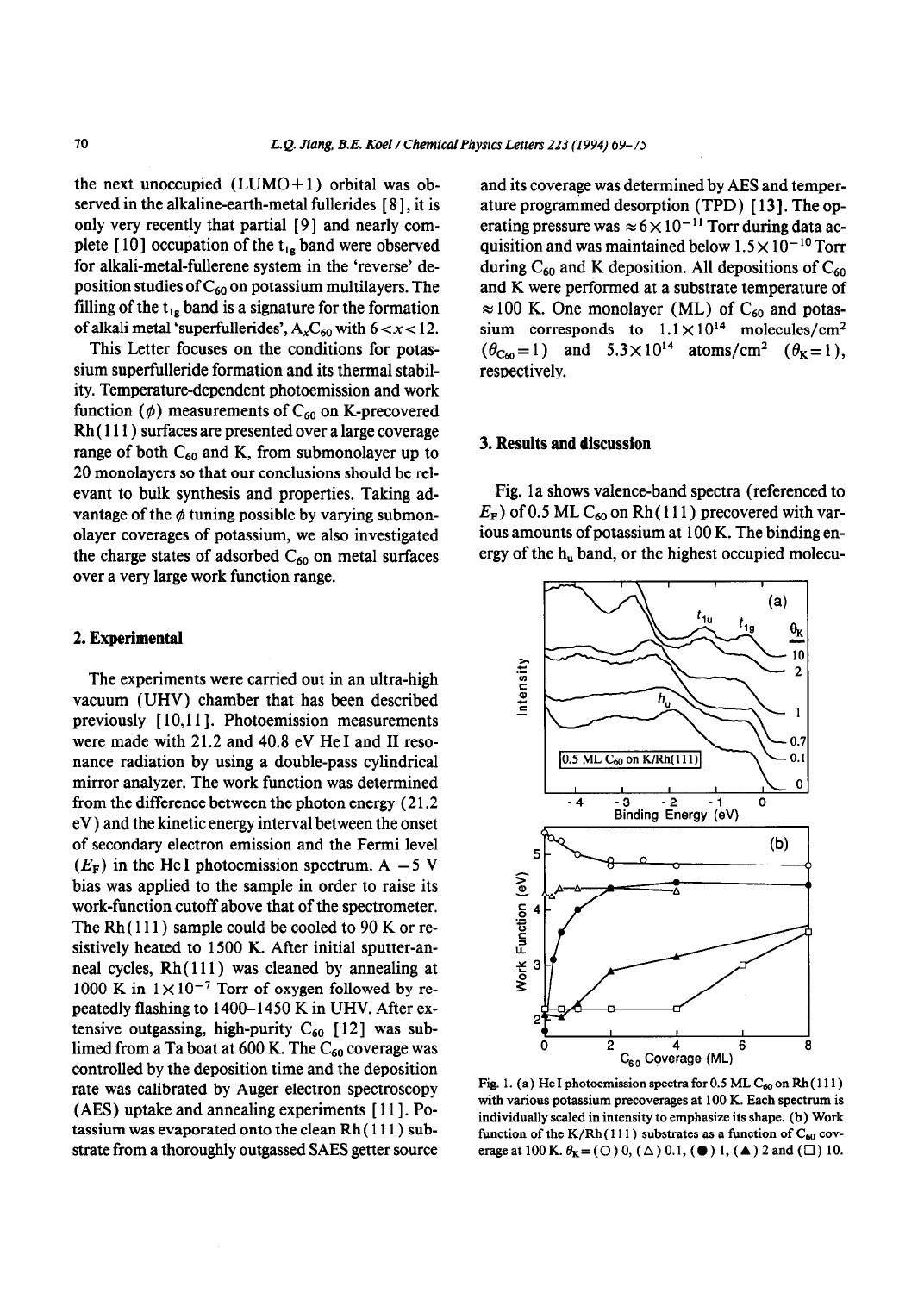lar orbital (HOMO) of  $C_{60}$ , is at  $\approx 1.9$  eV for  $C_{60}$  on clean Rh( **1 1 1** ), which is considerably less than that of 2.2-2.4 eV found for  $C_{60}$  on surfaces partially covered with K. The Fermi level of clean Rh ( 111) , which has a large  $\phi$  of 5.4 eV, lies slightly higher ( $\approx$  0.5 eV) than the ground state HOMO but significantly ( $\approx$  1 eV) lower than the ground state LUMO of  $C_{60}$  which is 4.35 eV below the vacuum level [14]. The  $\pi$ -d bonding with delocalization of charge from  $C_{60}$  to the metal is more extensive than the  $d-\pi^*$  back-bonding and the net charge transfer is from  $C_{60}$  to Rh. This is supported experimentally by the decrease in  $\phi$  upon

 $C_{60}$  adsorption on clean Rh(111) shown in Fig. 1b and found also in our previous work [11]. For submonolayer K coverages on Rh(111) of  $\theta_K \ge 0.1$ , the drop in  $\phi$  makes the substrate Fermi level lie above the C<sub>60</sub> LUMO so that d- $\pi^*$  back-bonding dominates the  $\pi$ -d interaction and charge transfer from the substrate to  $C_{60}$  occurs. This leads to the increase in  $\phi$ upon  $C_{60}$  adsorption on submonolayer K-covered Rh( $111$ ) surfaces as observed in Fig. 1b. The  $C_{60}$ Fermi level, which lies near the middle of the HOMO–LUMO gap for pristine  $C_{60}$ , shifts toward the HOMO of  $C_{60}$  on clean Rh(111) due to the net loss of charge to the substrate, and moves toward the LUMO of  $C_{60}$  on surfaces partially covered with K due to charge transfer from the substrate. This explains why the work function saturates with increasing  $C_{60}$  coverage at a higher value for  $C_{60}$  on clean  $Rh(111)$  than on K-covered  $Rh(111)$  surfaces in Fig. 1b. The Fermi level alignment between  $C_{60}$  and the substrate leads to the lower binding energy of the HOMO of  $C_{60}$  on clean Rh(111) than on submonolayer K-covered Rh ( 111) surfaces.

The charge transferred to  $C_{60}$  from the substrate with  $0.1 \le \theta_{\text{K}} \le 1$  is about 0-1 electron per C<sub>60</sub> molecule as estimated from the initial slopes of Fig. 1b by using the Helmholtz equation  $\Delta\phi = -4\pi p\theta$ , where p is the dipole moment, with a dipole length of  $5 \text{ Å}$ which is the van der Waals radius of the  $C_{60}$  molecule. This charge transfer has been identified unambiguously by electron energy loss spectra since the relatively intense Rh emission between 0 and 2 eV binding energy for  $\theta_K \le 1$  and the photoemission satellite peaks from the  $h_u$  band obscure direct evidence for charge transfer from the photoemission data [10]. We note, however, that based on a comparison of the vibrational and electronic excitation spectra of an

adsorbed  $C_{60}$  monolayer and bulk  $K_{x}C_{60}$ , an earlier study [15] of the charge states of  $C_{60}$  on metal surfaces suggested significantly larger charge transfers from the substrate to  $C_{60}$  of  $1 \pm 1$  and  $3 \pm 1$  electrons for a  $C_{60}$  monolayer on Au(110) and K/Au(110)  $c(2\times 2)$ , respectively. On the other hand, theoretical calculations [ 16 ] predict a transfer of one electron to the C<sub>60</sub> molecule from any surfaces with  $1.5 \le \phi \le 3.5$ eV, in excellent agreement with our interpretation for  $C_{60}$  on submonolayer K-covered Rh $(111)$  surfaces.

In contrast to  $C_{60}$  on Rh(111) surfaces with  $0 \le \theta_{\rm K} \le 1$ , the photoemission spectra of 0.5 ML C<sub>60</sub> on potassium multilayers in Fig. la show new and different features. For  $\theta_{\mathbf{K}} = 2$ , the t<sub>1u</sub> (LUMO) band is completely filled and the  $t_{1g}$  (LUMO + 1) band is partially occupied. The  $h_u$  band is also pushed to a higher binding energy of 2.8 eV. For  $\theta_{K} = 10$ , even the  $t_{1g}$  band is nearly completely occupied because emission from this band is as strong as from the  $t_{1u}$  peak. Since the  $t_{1u}$  or  $t_{1g}$  orbitals can accommodate only six electrons, the occupation of the  $t_{1g}$  band indicates a charge transfer of 6-12 electrons. Since little charge transfer was seen for  $C_{60}$  on surfaces with similar small values of the work function formed by submonolayer coverages of K on  $Rh(111)$ , the large charge transfer observed for  $C_{60}$  on potassium multilayers is only possible if interdiffusion between  $C_{60}$  and K occurs. Potassium superfullerides,  $K_xC_{60}$  with  $6 < x < 12$ , form on the surface since each K atom can only donate one electron and 6-12 K atoms are required to occupy the  $t_{1g}$  bands. This interdiffusion is reasonable because K atoms in the multilayer are much more mobile for intercalation than those present on the surface at submonolayer coverages (small K coverages are very tightly bonded to the Rh surface, ranging from 70 kcal/mol near zero coverage to 20 kcal/ mol near monolayer coverage [13]). The data in Fig. 1b for K multilayers and the  $C_{60}$  coverage-dependent photoemission spectra [ lo] show that, as long as the  $t_{1g}$  band is partially occupied, the work function stays low with increasing  $C_{60}$  deposition up to a certain  $C_{60}$ coverage that increases with  $\theta_{\mathbf{K}}$ , before rising gradually toward a saturation value of  $\approx$  4.4 eV.

It was concluded in an earlier study [ 15 ] of depositing a monolayer of  $C_{60}$  on a K double layer that  $6 \pm 1$ electrons were transferred from K to  $C_{60}$ , but intermixing was not recognized. This leads to a small inconsistency that the charge transferred is more than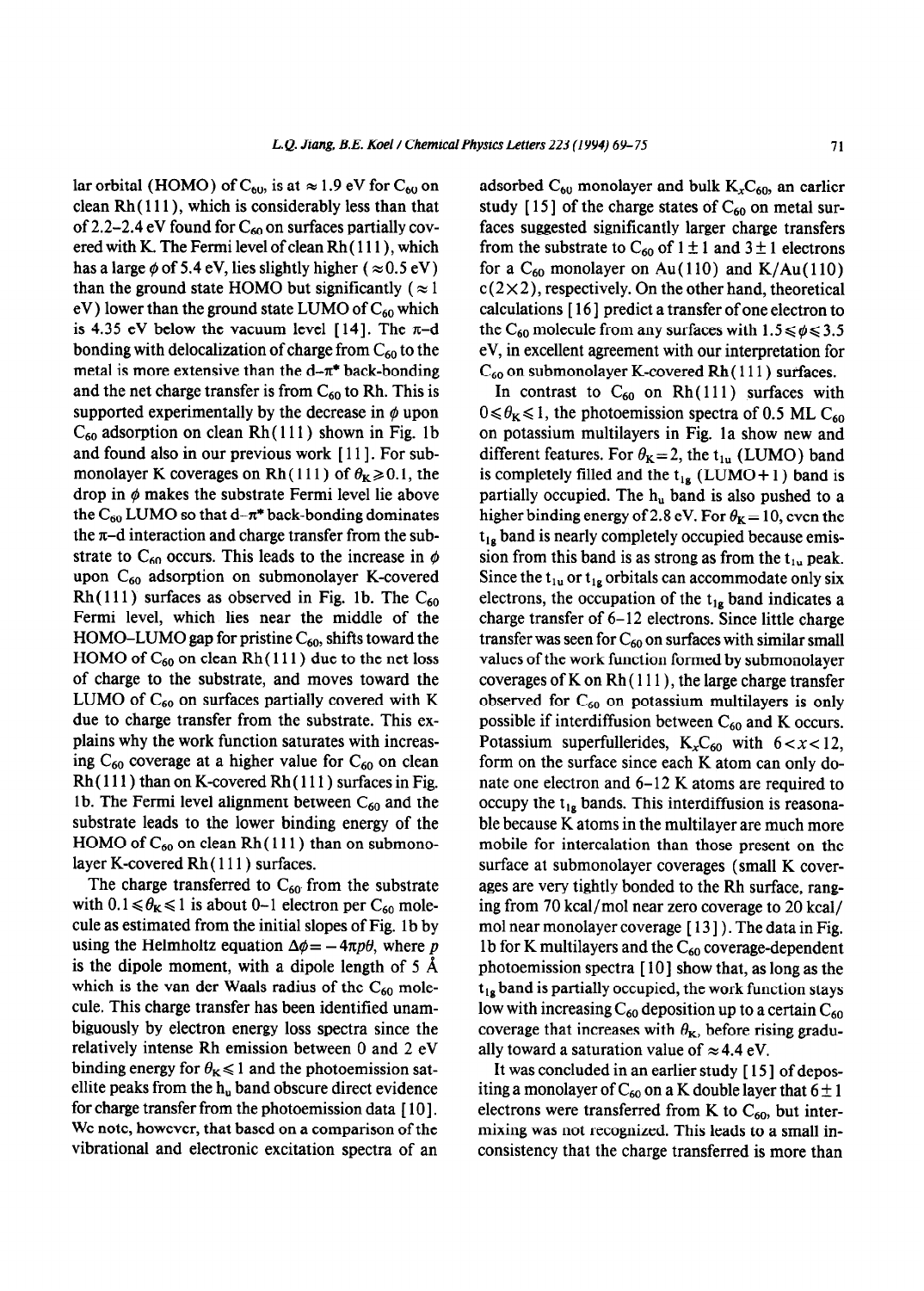the entire amount available for bonding because there are only 5 K atoms per  $C_{60}$  molecule in a  $C_{60}$  monolayer on top of a K film. We also observed a charge transfer of six electrons from K to  $C_{60}$  for the same surface as evidenced directly by the completely filled  $t_{1u}$  band and the nearly empty  $t_{1g}$  band in photoemission, but we attributed it to the formation of  $K_{6}C_{60}$ [10]. Partial occupation of the  $t_{1g}$  band, corresponding to  $C_{60}^{8-}$ , has been reported for isolated  $C_{60}$  molecules deposited onto alkali-metal multilayers, but the coverage dependence was not investigated [ 9 1. This result is a special case of our 0.5 ML  $C_{60}$  on a 2 ML K film where the  $t_{1g}$  band appears only as a shoulder. Our data for lower  $C_{60}$  coverages or thicker K films indicate that *twelve rather than six or eight is the up per limit of electron transfer from potassium to* Go.

Clear evidence for the formation of potassium superfullerides when  $C_{60}$  is deposited onto K multilayers is seen in photoemission spectra such as shown in Fig. 2 for increasing  $C_{60}$  coverage on a 20 ML K film. The dashed curves are spectra prior to  $C_{60}$  deposition and the large feature at 3.8 eV in Fig. 2a taken with He I  $(hv=21.2$  eV) is due to the  $M_{23}VV$  Auger transition of potassium  $[17]$ , rather than contamination, as proven by its absence in Fig. 2b taken with He II



Fig. 2. Photoemission spectra for 20 ML K as a function of C<sub>60</sub> **coverage at 100 K with (a)**  $h\nu = 21.2$  **eV and (b)**  $h\nu = 40.8$  **eV.** The work function versus C<sub>60</sub> coverage of this surface is plotted in the inset of (b).

 $(h\nu= 40.8$  eV). The spectra are almost independent of  $\theta_{\text{C0}}$  from 1 to 6 ML, indicating that intermixing readily occurs for vapor deposited  $C_{60}$  on K multilayers even at 100 K. This behavior is similar to K deposition on solid  $C_{60}$  surfaces at room temperature [4]. The occupied  $t<sub>1u</sub>$  and  $t<sub>1g</sub>$  states at 1.3 and 0.4 eV closely resemble those observed for  $B_vC_{60}$ , where B is the alkaline-earth element Ca or Ba and  $y$  is close to 6 [8]. This suggests the formation of a  $K_{x}C_{60}$  species with  $x \rightarrow 12$ , but K<sub>12</sub>C<sub>60</sub> is not quite reached yet because the  $t_{1g}$  peak is slightly weaker than the  $t_{1u}$  peak and a small tail still crosses  $E_F$ . The trend from Fig. 2 and the data from 2 and 10 ML potassium films as a function of  $C_{60}$  coverage [10] suggests that the photoemission spectrum will stay constant up to even higher  $C_{60}$  coverages if we further increase the thickness of the K multilayers. Thus the stoichiometry and the thickness of these superfulleride films can be controlled by the amount of  $C_{60}$  deposition and the thickness of the K film. The HOMO and HOMO-1 bands characteristics of  $C_{60}$  are obscured at small  $\theta_{\text{C}_{60}}$  by the large potassium Auger feature at these Krich stoichiometries in the He I spectra of Fig. 2a, but they are clearly seen in the He II spectra of Fig. 2b. Increasing the  $C_{60}$  coverage further leads to shifts of  $t<sub>1u</sub>$  band to lower binding energy, reduced intensity of the t<sub>1g</sub> band as it moves across  $E_F$ , and the growth of the h<sub>u</sub> band. At  $\theta_{\text{C}_{60}} = 16$ , the t<sub>1u</sub> band shifts to an even lower binding energy of 0.9 eV, the  $t_{1g}$  band becomes completely unoccupied, and the spectrum resembles that of  $K_6C_{60}$  [4]. This is consistent with the  $K: C_{60}$  absolute coverage ratios. The inset of Fig. 2b shows that the work function stays low up to 12 ML of  $C_{60}$  before rising, in agreement with the changes observed in Fig. lb. In previous studies of exposing solid  $C_{60}$  to K vapor at room temperature, one starts with a  $C_{60}$ -rich environment and the saturation of potassium intercalation at  $K_6C_{60}$  is due to kinetic limitations and lattice constraints which, rather than unfavorable thermodynamics, prevent the achievement of full K coordination. Fig. 2 demonstrates that when low coverages of  $C_{60}$  are deposited onto K multilayers, full K coordination of  $C_{60}$  is achieved immediately as  $C_{60}$  diffuses into K multilayers even at 100 K.

The data in Figs. 1 and 2 show that potassium superfullerides can be prepared by evaporating appropriate amounts of  $C_{60}$  on potassium multilayers of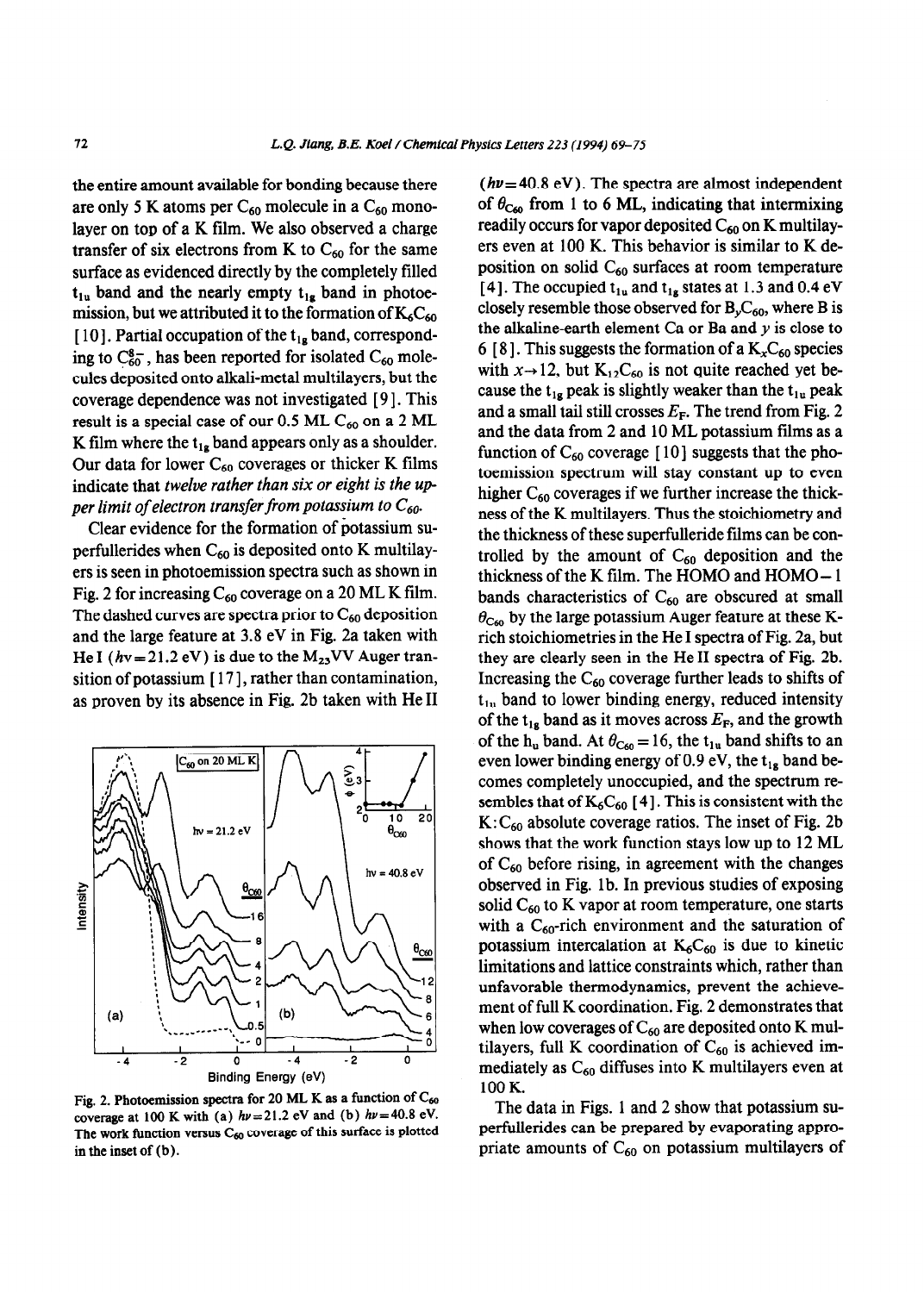controlled thickness at 100 K. In order to determine the thermal stability of the superfullerides, photoemission spectra of 5 ML  $C_{60}$  deposited on 20 ML potassium were taken as a function of annealing temperature and these are presented in Fig. 3. With the expanded scale used in Fig. 3, it can be seen more clearly that the  $t_{1g}$  peak is slightly weaker than the  $t_{1u}$ peak for the as-deposited film. As the sample is annealed stepwise from 150 to 200 to 250 K, the intensities of both the  $t_{1u}$  and  $t_{1g}$  peaks drop while the difference between these two peak intensities becomes smaller. This can be understood by additional interdiffusion induced by annealing which makes the surface region probed by photoemission become K-rich; this region contains unreacted K so that the  $C_{60}$  features get diluted and attenuated. Upon heating to 300



Fig. 3. He I photoemission spectra for 5 ML  $C_{60}$  on 20 ML K as a function of temperature. The annealing time was 30 s at each temperature. Spectra for  $T \geq 325$  K are plotted in the inset, with the dashed curve corresponding to 325 K. The spectrum of 20 ML potassium at 100 K is shown by the broken open circles.  $T=(-\t-) 100$  K, (---) 150 K, (---) 200 K, (...) 250 K,  $($   $\bullet$ ,  $\leftarrow$  300 K and (O,  $\leftarrow$  325 K.

K, the intensity of both peaks increases but the  $t_{1g}$ peak increases slightly more so that the two peaks have about equal intensities. At 325 K, the intensities of both peaks drastically increase, exceeding that for the as-deposited film. It is known from TPD studies [ 13 ] that potassium in the multilayer state starts to desorb near 300 K and the desorption rate is quite large at 325 K. The data in Fig. 3 for  $300 \le T \le 325$  K can be explained therefore by the removal of excess K so that the superfullerides become more phase pure. Increasing the annealing temperature further leads to decomposition of the superfullerides and desorption of potassium. The  $t_{1g}$  peak becomes much smaller than the  $t_{1u}$  peak and is completely unoccupied at 400 K, as shown in the inset of Fig. 2. These studies suggest that the  $K_xC_{60}$  superfullerides prepared at 100 K can be purified by annealing the sample to  $\approx 325$  K for  $x \rightarrow 12$ , or even higher temperatures for lower K stoichiometries to drive out excess K. Since our work covers a large range of coverages, these conclusions should have impact on bulk synthesis and properties. We believe that these conclusions will also apply to other alkali metal superfullerides.

The temperature-dependent photoemission data establish the  $K_xC_{60}(x \approx 12)$  species as a distinct phase stable to 325 K. One important question arises as to whether this phase is crystalline, amorphous, or is composed of many individual clusters of  $C_{60}$  surrounded by  $\approx 12$  K ions. Proving the crystallinity of these samples will require structural experiments. We note, however, that based on X-ray powder diffraction data of Na<sub>9.7</sub>C<sub>60</sub> [7], an fcc structure with an ideal composition of  $Na<sub>11</sub>C<sub>60</sub>$  has been proposed in which the octahedral interstitial sites contain a nineatom body-centered cluster of alkali atoms with the tetrahedral sites singly occupied. Since the sample in that study did not reach the ideal composition, possibly due to kinetic limitations, site occupancies of < 1 are needed. A feasible structural model for our potassium superfulleride is obtained from the same structure, but with site occupancies of unity (ideal composition) and the lattice constant expanded to take account of the larger size of K compared to Na. If this is the case, the structure of  $K<sub>x</sub>C<sub>60</sub>$  will change from fcc to bcc and back to fcc as  $x$  increases from 3 to 6 to 11. It is very important to test these proposals experimentally.

Photoemission spectra as a function of annealing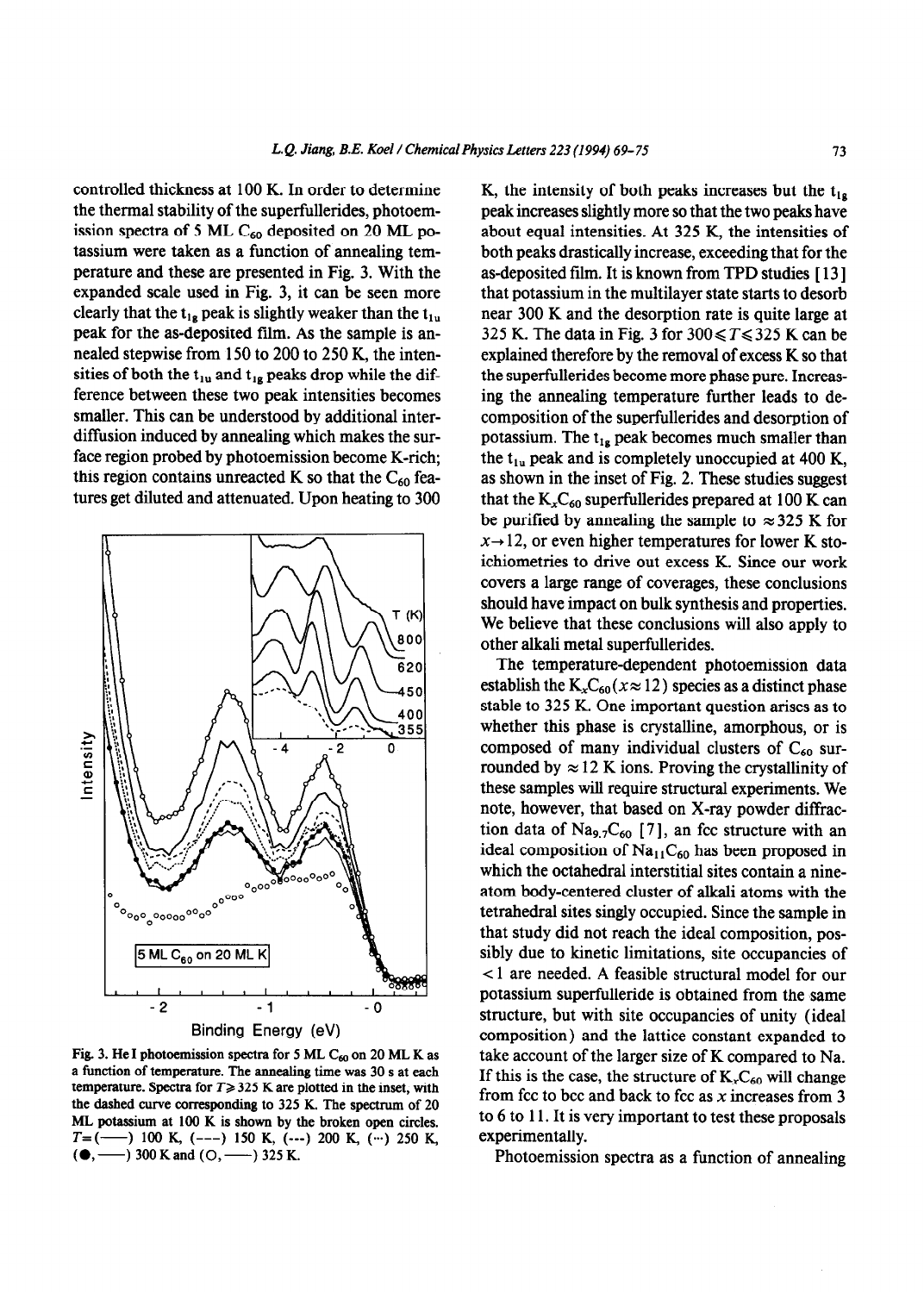temperature were also taken for other coverages as presented in Fig. 4 in order to gain more insight into the interdiffusion process. Fig. 4a shows that the valence-band features of the film obtained by depositing 12 ML C<sub>60</sub> on 2ML K shift about  $\approx 0.25$  eV to lower binding energy upon heating to 350-500 K. This shift is the result of additional screening of the photoemission final state by the increased number of electrons occupying LUMO-derived states as potassium becomes mobile enough above room temperature to diffuse through the relatively thick  $C_{60}$  film. Above 500 K, the photoemission spectrum changes drastically because  $C_{60}$  multilayers start to desorb. The shifts of the valence features indicate that interdiffusion occurs readily near 200 K. This conclusion is strongly supported by the spectra in Fig. 4b where the LUMO-derived feature can be observed directly after annealing the 14 ML  $C_{60}$  film on 10 ML potassium to 200 K. The large drop in  $\phi$  from 100 to 200 K, as shown in the inset of Fig. 4b, indicates that potassium atoms actually diffuse all the way to the topmost surface layer. The fulleride formed at 200 K has a stoichiometry close to  $K_6C_{60}$  because the  $t_{1n}$  band is below the Fermi level (completely tilled). It is extremely stable thermally and the photoemission spec-



Fig. 4. He I photoemission spectra as a function of temperature for (a) 12 ML  $C_{60}$  on 2 ML K and (b) 14 ML  $C_{60}$  on 10 ML K. The annealing time was 5 s at each temperature. The insets show the work functions versus temperature.

trum is almost independent of annealing temperature up to 800 K.

Since the half-filled  $t_{1u}$  band is responsible for the superconductivity of  $K_3C_{60}$ , it will be interesting to study the transport properties, and particularly the possible superconductivity associated with the  $t_{1g}$ band (as in the case of  $Ca_5C_{60}$ ) of  $K_xC_{60}$  for  $x=6 \rightarrow 12$ . While magnetization experiments used to test superconductivity can be performed for samples prepared by depositing  $C_{60}$  on potassium multilayers, resistivity measurements are obviously very complicated, if not impossible, because the potassium multilayers deposited first will short circuit the probe wires. Samples prepared by exposing solid  $C_{60}$ to K vapor at room temperature are very convenient for resistivity measurements, but previous work (including ours) indicates saturation at  $K_6C_{60}$ , beyond which metallic K forms on the surface. The failure to increase K doping in this case might be due to the fact that room temperature deposition never creates enough K on the surface. In order to overcome these problems, we condensed 20 ML potassium on 8 ML  $C_{60}$  at 100 K (so that the K to  $C_{60}$  ratio is about 12) and tried to form potassium superfullerides by subsequently annealing the sample to higher temperatures. Fig. 5 shows that  $K_{x}C_{60}$  (6  $\le x \le 12$ ) can be synthesized in this way by gradually warming up the sample to 300-310 K, as evidenced by the occupation of both the  $t_{1u}$  and  $t_{1g}$  bands. This result demonstrates the feasibility of preparing potassium superfullerides suitable for resistivity measurements and varying the stoichiometry by using the annealing temperature.

## 4. **Conclusions**

We have explored charge transfer to  $C_{60}$  from substrates with work functions over a very large range of  $1.8 \le \phi \le 5.4$  eV, as controlled by the coverage of strongly adsorbed K adatoms on Rh ( 111) in the submonolayer regime. The charge transfer is less than one electron even though  $C_{60}$  has a large electron affinity of 2.7 eV [18]. Also, in contrast to exposing solid  $C_{60}$ to K vapor at room temperature, full coordination of  $C_{60}$  with up to 12 K atoms can be achieved by depositing  $C_{60}$  on potassium multilayers so that potassium superfullerides,  $K_x C_{60}$  with  $6 < x < 12$ , can be pre-